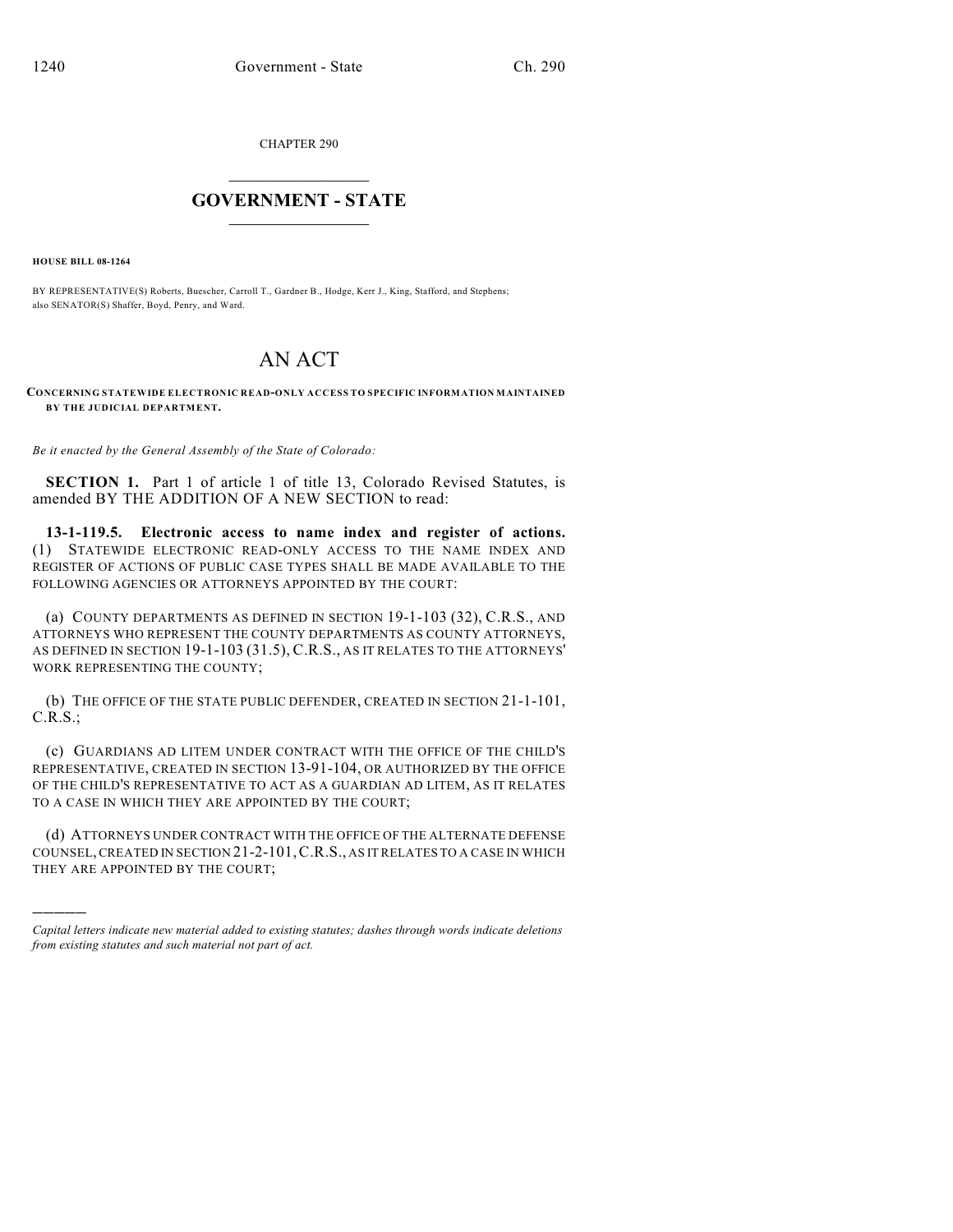(e) RESPONDENT PARENT COUNSEL APPOINTED BY THE COURT AND PAID BY THE JUDICIAL DEPARTMENT AS IT RELATES TO A CASE IN WHICH THEY ARE APPOINTED BY THE COURT; AND

(f) CRIMINAL JUSTICE AGENCIES AS DESCRIBED IN SECTION 24-72-302 (3), C.R.S.

(2) THE SUPREME COURT MAY ADOPT RULES REGARDING ACCESS TO THE NAME INDEX AND REGISTER OF ACTIONS, INCLUDING RULES IDENTIFYING CONFIDENTIAL INFORMATION MAINTAINED IN THE SYSTEM AND STATE REQUIREMENTS FOR USING THE CONFIDENTIAL INFORMATION. ALL AGENCIES WITH ACCESS PURSUANT TO SUBSECTION (1) OF THIS SECTION SHALL ENSURE THAT INDIVIDUALS WHO USE THE SYSTEM RECEIVE TRAINING ON APPROPRIATE USAGE AND CONFIDENTIALITY OF REGISTER OF ACTION INFORMATION. ADDITIONALLY, THE STATE COURT ADMINISTRATOR MAY MONITOR THE USE OF THE SYSTEM AND INFORMATION THROUGH AUDITS AND THE REVIEW OF AD HOC QUERIES OR REPORTS.

**SECTION 2.** 19-1-103, Colorado Revised Statutes, is amended BY THE ADDITION OF THE FOLLOWING NEW SUBSECTIONS to read:

**19-1-103. Definitions.** As used in this title or in the specified portion of this title, unless the context otherwise requires:

(31.5) "COUNTY ATTORNEY" MEANS THE OFFICE OF THE COUNTY ATTORNEY OR CITY ATTORNEY REPRESENTING A COUNTY OR A CITY AND COUNTY, AND INCLUDES THE ATTORNEYS EMPLOYED OR RETAINED BY SUCH COUNTY OR CITY AND COUNTY.

(91.7) "REGISTER OF ACTIONS" MEANS THOSE PORTIONS OF THE ELECTRONIC CASE MANAGEMENT SYSTEM NECESSARY TO CARRY OUT A STATUTORY PURPOSE OR THE DUTIES OF A COURT APPOINTMENT.

**SECTION 3.** 19-1-302 (1), Colorado Revised Statutes, is amended BY THE ADDITION OF A NEW PARAGRAPH to read:

**19-1-302. Legislative declaration.** (1) (e) THE GENERAL ASSEMBLY RECOGNIZES THE NEED TO MAKE RECOMMENDATIONS TO THE COURT CONCERNING THE MANY ASPECTS OF A CHILD'S LEGAL STATUS, INCLUDING BUT NOT LIMITED TO EXISTING COURT ORDERS ON PLACEMENT OF THE CHILD, LEGAL CUSTODY OF THE CHILD, AND ORDERS OF PROTECTION. BECAUSE THE POPULATION OF THIS STATE IS TRANSITORY, AND JURISDICTIONAL LINES FOR THE PURPOSE OF COURT ACTIONS ARE ARBITRARY, COMMUNICATION OF CERTAIN INFORMATION AVAILABLE ELECTRONICALLY ON A STATEWIDE BASIS MAY ASSIST STATE AND COUNTY AGENCIES, ATTORNEYS REPRESENTING STATE OR COUNTY AGENCIES, AND ATTORNEYS APPOINTED BY THE COURT IN MAKING RECOMMENDATIONS TO THE COURT. THE GENERAL ASSEMBLY RECOGNIZES THAT ANY SUCH SHARING OF INFORMATION AMONG AGENCIES, ATTORNEYS REPRESENTING AGENCIES, AND ATTORNEYS APPOINTED BY THE COURT MANDATES AN AWARENESS OF THE RESPONSIBILITY ON THE PART OF THESE AGENCIES, ATTORNEYS REPRESENTING AGENCIES, AND ATTORNEYS APPOINTED BY THE COURT IN RECEIVING AND PROVIDING THE INFORMATION THAT IT BE USED ONLY FOR ITS INTENDED AND LIMITED PURPOSE AS AUTHORIZED BY LAW AND THAT THE CONFIDENTIAL NATURE OF THE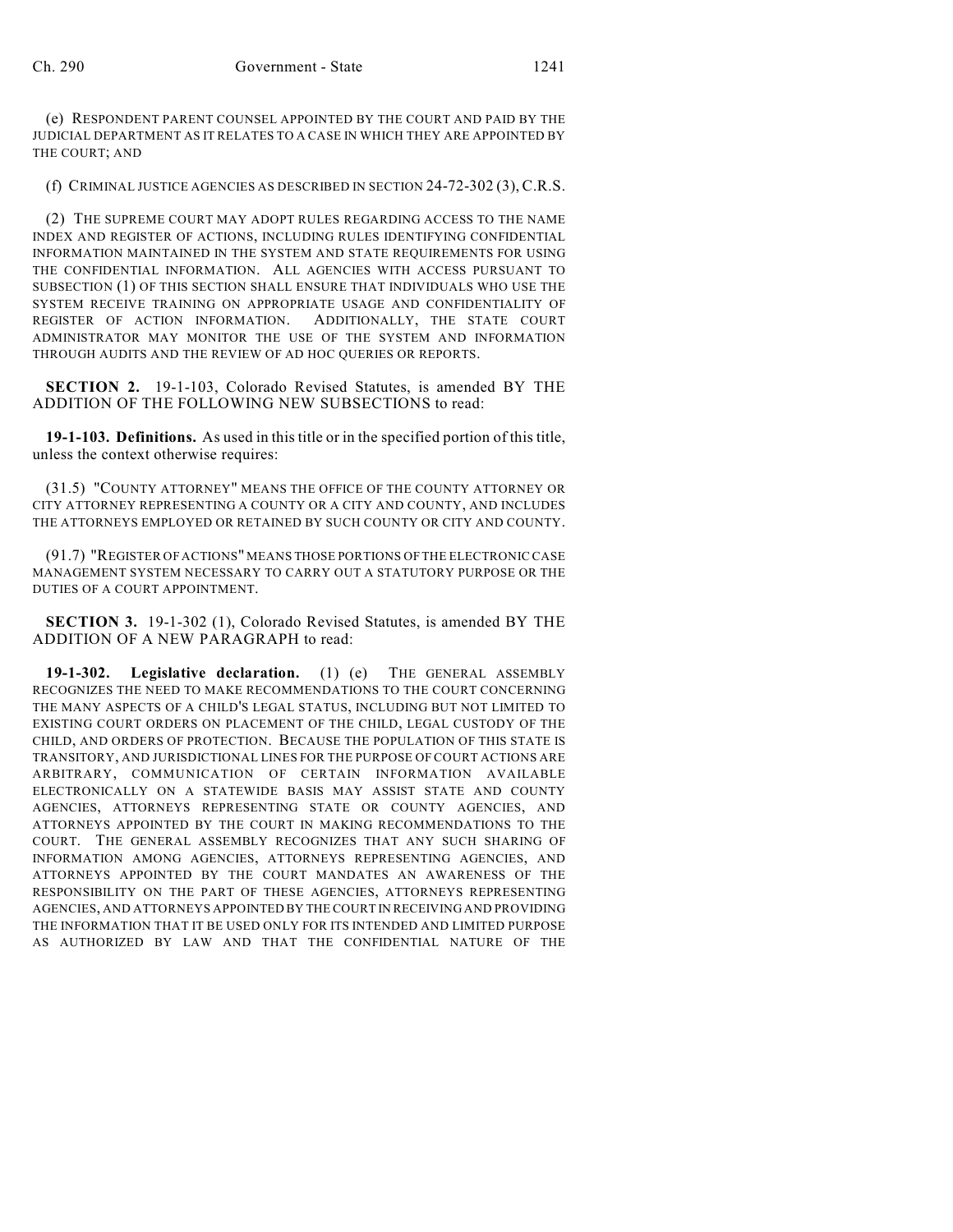INFORMATION BE PRESERVED.

**SECTION 4.** 19-1-303 (1), (8), (9), and (10), Colorado Revised Statutes, are amended to read:

**19-1-303. General provisions - delinquency and dependency and neglect cases - exchange of information - civil penalty.** (1) (a) The judicial department or any agency that performs duties and functions under this title with respect to juvenile delinquency or dependency and neglect cases or any other provisions of this title may exchange information, to the extent necessary, for the acquisition, provision, oversight, or referral of services and support with the judicial department or any other agency or individual, INCLUDING AN ATTORNEY REPRESENTING STATE OR COUNTY AGENCIES AND AN ATTORNEY APPOINTED BY THE COURT, that performs duties and functions under this title with respect to such cases. In order to receive such information, the judicial department, ATTORNEY, or the agency shall have a need to know for purposes of investigations and case management in the PROVISION OF SERVICES OR THE administration of their respective programs. The judicial department or the agencies shall exchange information in accordance with paragraph (b) of this subsection (1).

(b) The judicial department,  $\sigma r$  an agency, AN ATTORNEY REPRESENTING AN AGENCY, OR AN ATTORNEY APPOINTED BY THE COURT described in paragraph (a) of this subsection (1) shall exchange information with the judicial department or similar agencies or individuals who have a need to know to the extent necessary for the acquisition, provision, oversight, and referral of services and support and if provided in the course of an investigation or for case management purposes. THE PROVISION OF INFORMATION BY THE JUDICIAL DEPARTMENT SHALL INCLUDE ELECTRONIC READ-ONLY ACCESS TO THE NAME INDEX AND REGISTER OF ACTIONS FOR AGENCIES OR ATTORNEYS APPOINTED BY THE COURT TO THOSE CASE TYPES NECESSARY TO CARRY OUT THEIR STATUTORY PURPOSE AND THE DUTIES OF THEIR COURT APPOINTMENT AS PROVIDED IN THIS PART 3. The state court administrator of the judicial department and the executive directors of the affected agencies shall design ENSURE THAT THERE IS a process for ELECTRONICALLY exchanging information pursuant to this section. AGENCIES, ATTORNEYS, AND INDIVIDUALS SHALL MAINTAIN THE CONFIDENTIALITY OF THE INFORMATION OBTAINED.

(c) NOTHING IN THIS SECTION SHALL REQUIRE THE EXCHANGE OF INFORMATION THAT IS SUBJECT TO THE ATTORNEY-CLIENT PRIVILEGE UNDER SECTION 13-90-107 (1) (b), C.R.S.

(8) Notwithstanding any provision of law to the contrary, criminal justice agencies shall have statewide electronic read-only access to the name index and register of actions for dependency and neglect cases of the judicial department. Any information obtained pursuant to this subsection (8) shall be subject to the rules of confidentiality set forth in this part 3.

(9) County departments as defined in section  $19-1-103$  (32) and the office of the state public defender, created in section 21-1-101, C.R.S., shall have statewide electronic read-only access to the name index and register of actions of the judicial department for juvenile delinquency proceedings. Any information obtained pursuant to this subsection (9) shall be subject to the rules of confidentiality set forth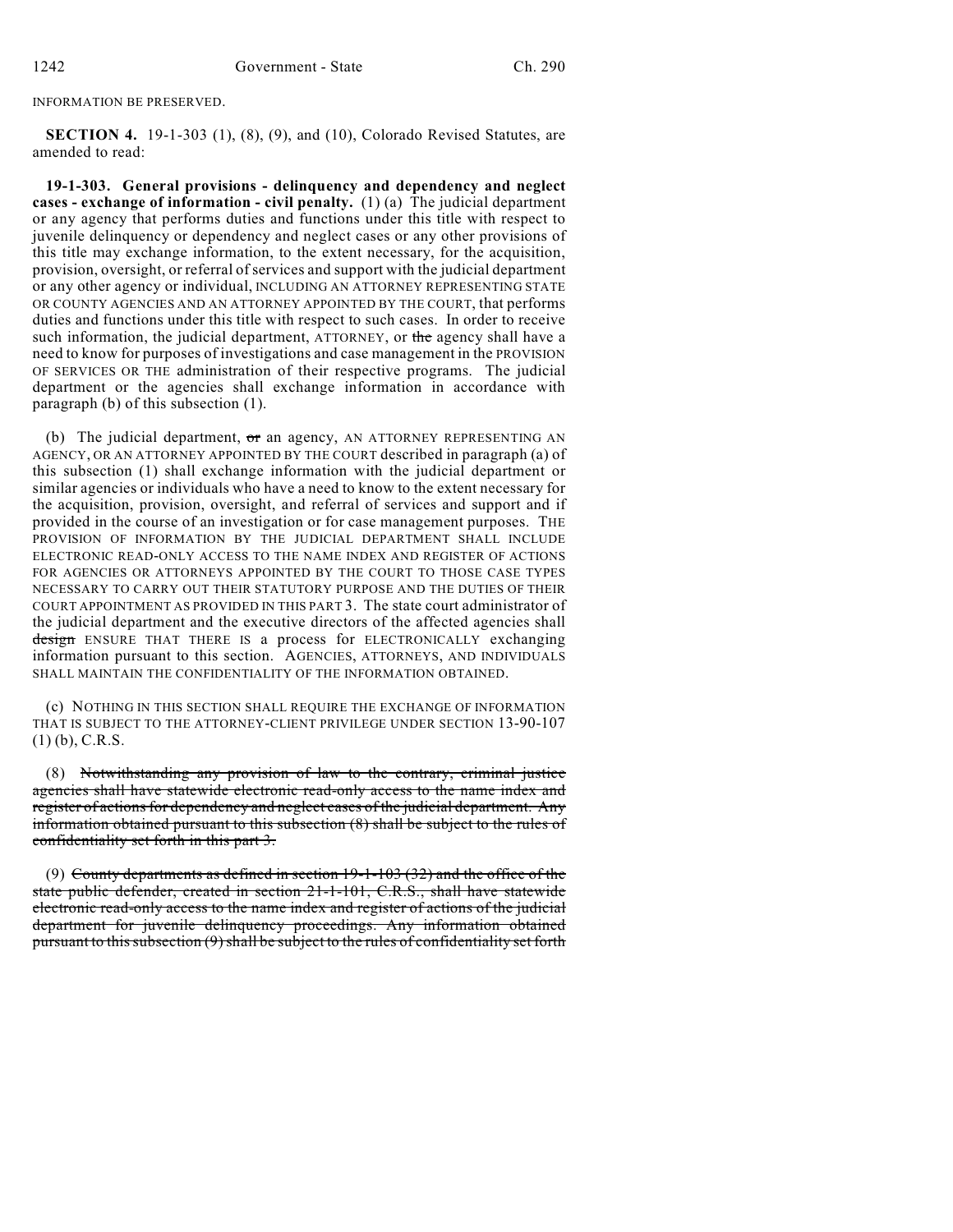in this part 3.

(10)  $\Theta$ n or before August 1, 2007, the state court administrator's office shall convene a committee of governmental agencies, including but not limited to the office of the child's representative, the office of alternate defense counsel, criminal justice agencies, and the office of the state public defender concerning electronic access to information under this title and title 18, C.R.S. The committee shall identify and consider issues and make recommendations concerning access to information. The state court administrator's office shall report any recommendations of the committee to the legislative council of the general assembly on or before December 1, 2007.

**SECTION 5.** 19-1-304, Colorado Revised Statutes, is amended BY THE ADDITION OF A NEW SUBSECTION to read:

**19-1-304. Juvenile delinquency records.** (8.5) IN ADDITION TO THE PERSONS WHO HAVE ACCESS TO COURT RECORDS PURSUANT TO PARAGRAPH (a) OF SUBSECTION (1) OF THIS SECTION, STATEWIDE ELECTRONIC READ-ONLY ACCESS TO THE NAME INDEX AND REGISTER OF ACTIONS OF THE JUDICIAL DEPARTMENT SHALL BE ALLOWED TO THE FOLLOWING AGENCIES OR ATTORNEYS APPOINTED BY THE COURT:

(a) COUNTY DEPARTMENTS AS DEFINED IN SECTION 19-1-103 (32), AND ATTORNEYS WHO REPRESENT THE COUNTY DEPARTMENTS AS COUNTY ATTORNEYS, AS DEFINED IN SECTION 19-1-103 (31.5), AS IT RELATES TO THE ATTORNEYS' WORK REPRESENTING THE COUNTY;

(b) THE OFFICE OF THE STATE PUBLIC DEFENDER, CREATED IN SECTION 21-1-101, C.R.S.;

(c) GUARDIANS AD LITEM UNDER CONTRACT WITH THE OFFICE OF THE CHILD'S REPRESENTATIVE, CREATED IN SECTION 13-91-104, C.R.S., OR AUTHORIZED BY THE OFFICE OF THE CHILD'S REPRESENTATIVE TO ACT AS A GUARDIAN AD LITEM, AS IT RELATES TO A CASE IN WHICH THEY ARE APPOINTED BY THE COURT;

(d) ATTORNEYS UNDER CONTRACT WITH THE OFFICE OF THE ALTERNATE DEFENSE COUNSEL, CREATED IN SECTION 21-2-101,C.R.S., AS IT RELATES TO A CASE IN WHICH THEY ARE APPOINTED BY THE COURT; AND

(e) RESPONDENT PARENT COUNSEL APPOINTED BY THE COURT AND PAID BY THE JUDICIAL DEPARTMENT AS IT RELATES TO A CASE IN WHICH THEY ARE APPOINTED BY THE COURT.

**SECTION 6.** 19-1-307, Colorado Revised Statutes, is amended BY THE ADDITION OF A NEW SUBSECTION to read:

**19-1-307. Dependency and neglect records and information - access - fee rules - records and reports fund - misuse of information - penalty.** (2.3) THE FOLLOWING AGENCIES OR ATTORNEYS APPOINTED BY THE COURT SHALL BE GRANTED STATEWIDE READ-ONLY ACCESS TO THE NAME INDEX AND REGISTER OF ACTIONS FOR THE JUDICIARY DEPARTMENT: